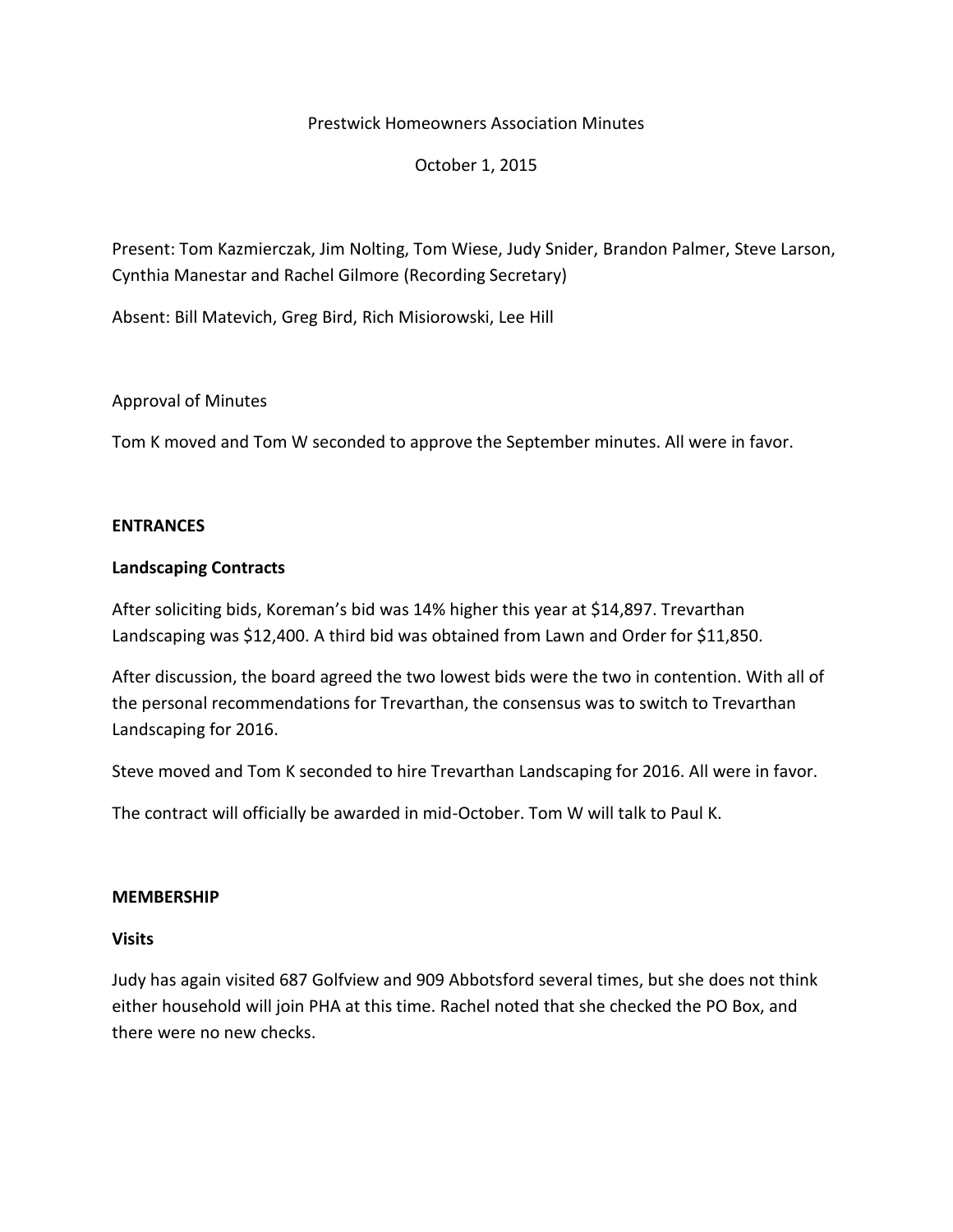Brandon reported that Kevin Joho (PCC Membership Director) is very interested in working with PHA. He will include PHA items in the Club newsletter. There is the ability to pitch a "join PHA now" and get the last 2 months of 2015 for free.

Brandon noted that home sales have slowed down, although there are a few homes under contract currently.

### **ARC**

Steve shared that he would formally accept the board position and the ARC chair.

# **559 Aberdeen**

Steve met with Adam Nielsen from the Village regarding 559 Aberdeen. The Village wants another plan review and PHA approval before awarding the permit. Steve invited homeowner Haniacek and his neighbor Guy Lonergan. PHA wants to understand both neighbors' concerns regarding the project.

There are two issues: the homeowner's desire to use a stucco exterior over the current brick (Village wants the brick painted) and the need for a variance for a 30' setback for the addition.

The only thing PHA can address is the resident's stucco preference. He does not want to paint the brick because it will need to be redone every 5 years. There are also several houses in Prestwick with a stucco exterior, so he feels the stucco will fit in. The PHA board would be okay with stucco, but the homeowner would have to fight for the stucco at a separate hearing. The homeowner indicated at this point he was not planning to do this.

He currently has a granite front entry, and there will still be natural stone around the front of the home, but the other brick areas will be painted.

Discussion was held about the exposed new concrete on the west side of the garage construction. Steve told the homeowner that PHA would prefer to see a stone veneer instead of just painted concrete.

Steve also asked the homeowner directly if he plans to run a business out of the home with all the extra garage space. The homeowner denied that he was going to run his construction business out of his home.

The board also heard from neighbor Lonergan and his concerns about the addition. He is concerned about the grade along the side and back with the 3 2-car garages, especially since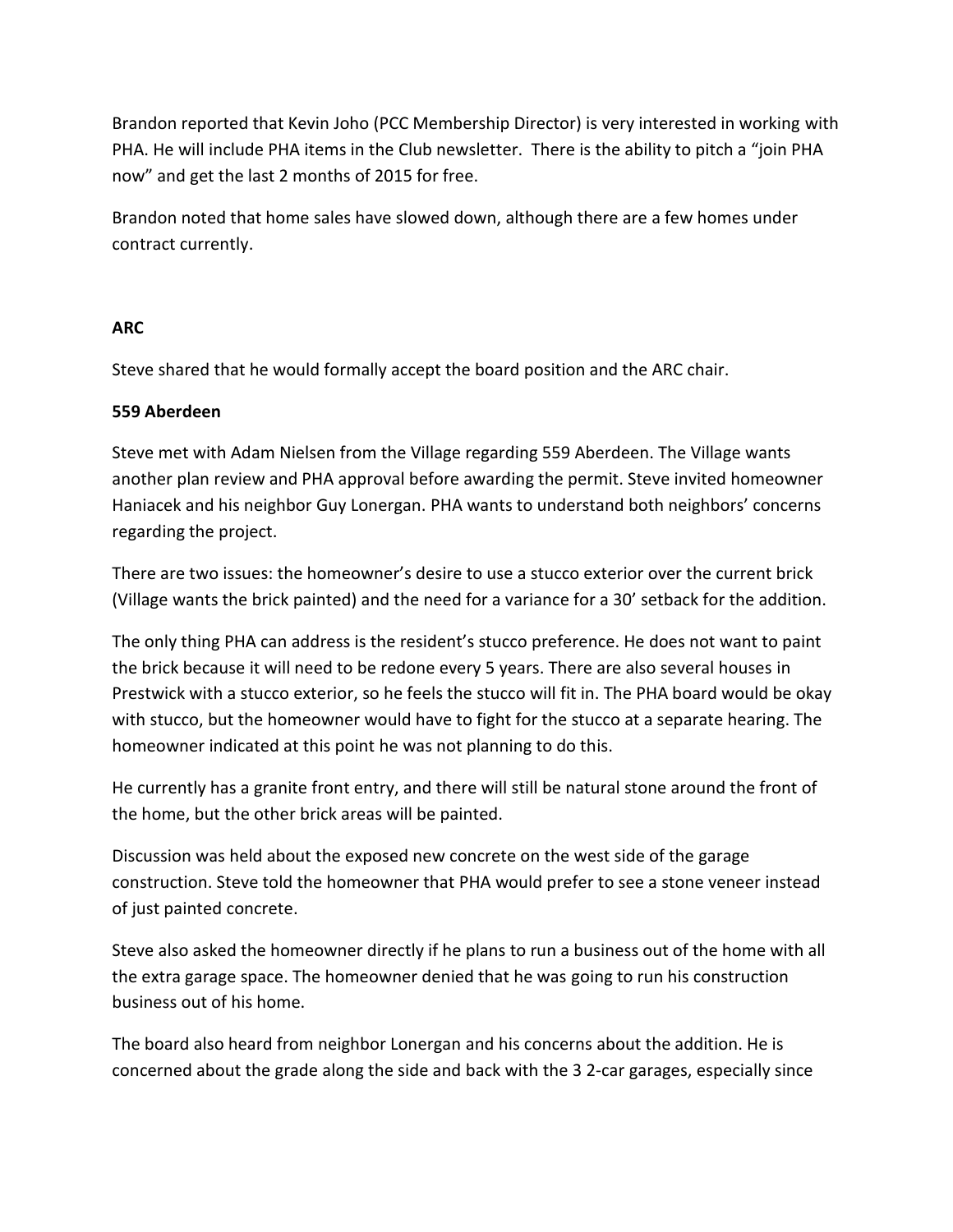one garage will be located underneath the other. The board took note of the concerns but said that there are no Village ordinances that would prevent the stacked garage.

The Board will give the following comments to the Village regarding the plan re-approval:

- PHA is concerned that the homeowner plans to operate his construction business out of his home.
- PHA would like to see a stone veneer on the exposed concrete.
- PHA would prefer the stucco finish over the painted brick requested by the Village.

# **Dunn Ct.**

The Village has been working with the property owners. The Village has required that the homeowner hire a contractor to make repairs. The Village may also fine the homeowner. If the homeowner doesn't make the repairs, the Village may hire a contractor and lien the property.

# **Ayshire Ct.**

Homeowner Blankenburg has a proposed bedroom/bath addition. Steve will send the project to the architect for plan review. There is a question from the board about window size and placement, and it was noted that the grading plan needs to be done.

# **Permit Review Fees**

Discussion was held on fees. PHA members have fees waived for roofs/decks and other likereplacement projects. Architectural review fees are determined by the total cost of the projects.

Steve is recommending that basic PHA permit approval for non-members be increased to \$100 from \$75 so that it covers a year of dues.

# **Shetland Window Replacement**

Homeowner is a member and is doing Andersen replacement windows.

# **Deed Restrictions**

ACTION ITEM Steve will ask Tom for the original PHA deed restrictions.

### **FINANCIAL**

**Treasurer's Report**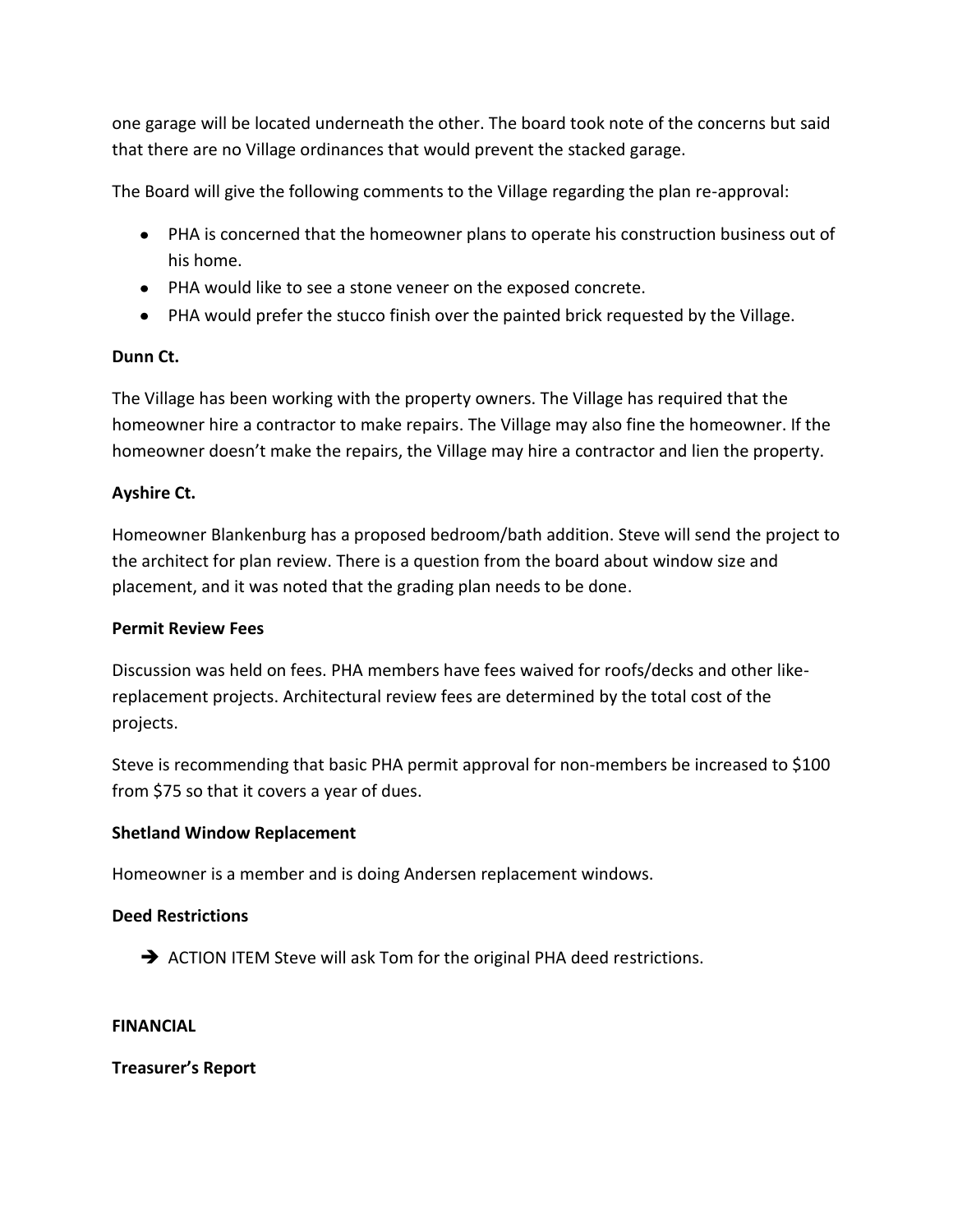Tom K. reported that PHA has made 4 of the 8 scheduled payments to Koreman. Currently there is about \$9,500 in checking and \$8,000 in savings. Tom estimates PHA will dip into its reserves this year.

Steve moved and Jim seconded to approve the treasurer's report.

### **Budget Discussion**

The budget assumes that dues stay at \$100.

The Annual Dues Letter would be emailed first with a PayPal option. Then a dues letter would be mailed to residents who had not submitted dues.

The directory will be printed from the Excel file and will be emailed to save costs. PHA will print and mail copies on request.

The newsletter will be replaced with the Monthly Meeting Summaries which will be sent by email.

The budget numbers need some adjustment as there are no printing or production costs for the annual dues letter and a small quantity of directory copies. However, the postage line item can also be reduced since PHA won't be mailing out ad solicitation letters or directories or newsletters. Secretarial costs will also go down due to decreased labor from decreased projects.

### **GOVERNMENTAL**

No report.

### **SOCIAL**

Brandon is working with Kevin at PCC to build a positive partnership for possible future events.

### **WEBSITE**

→ ACTION ITEM Rachel will send updated officers and board members to Catalyst. Minutes should still be posted to the website.